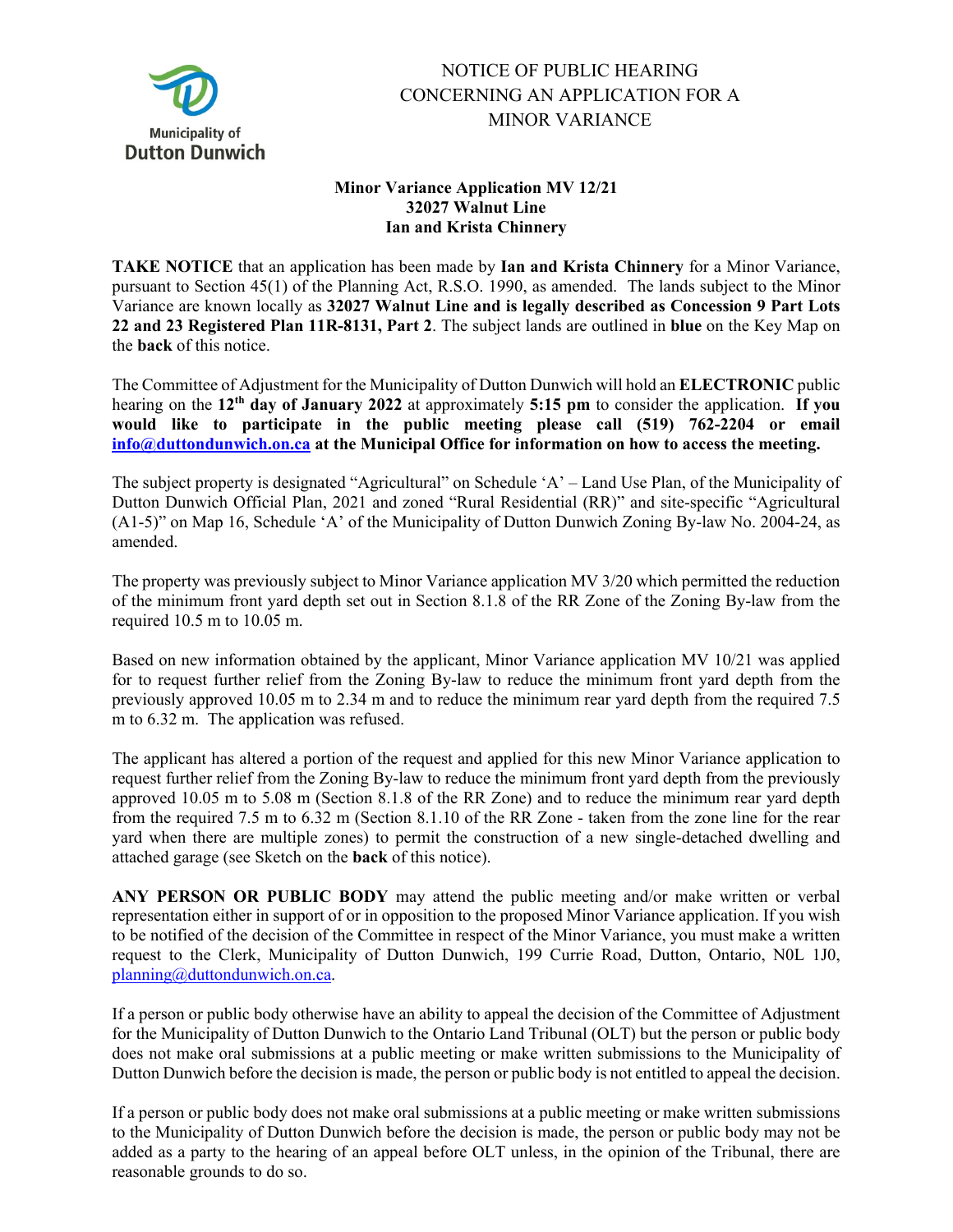**ADDITIONAL INFORMATION** relating to the proposed Minor Variance is available on the Municipal Web Page [www.duttondunwich.on.ca](http://www.duttondunwich.on.ca/) or upon request by contacting the Municipal Office.

**DATED** at the Municipality of Dutton Dunwich, this **21st day of December 2021.**

Clerk, Municipality of Dutton Dunwich 199 Currie Road, Dutton, Ontario, N0L 1J0 (519) 762-2204 [planning@duttondunwich.on.ca](mailto:planning@duttondunwich.on.ca)